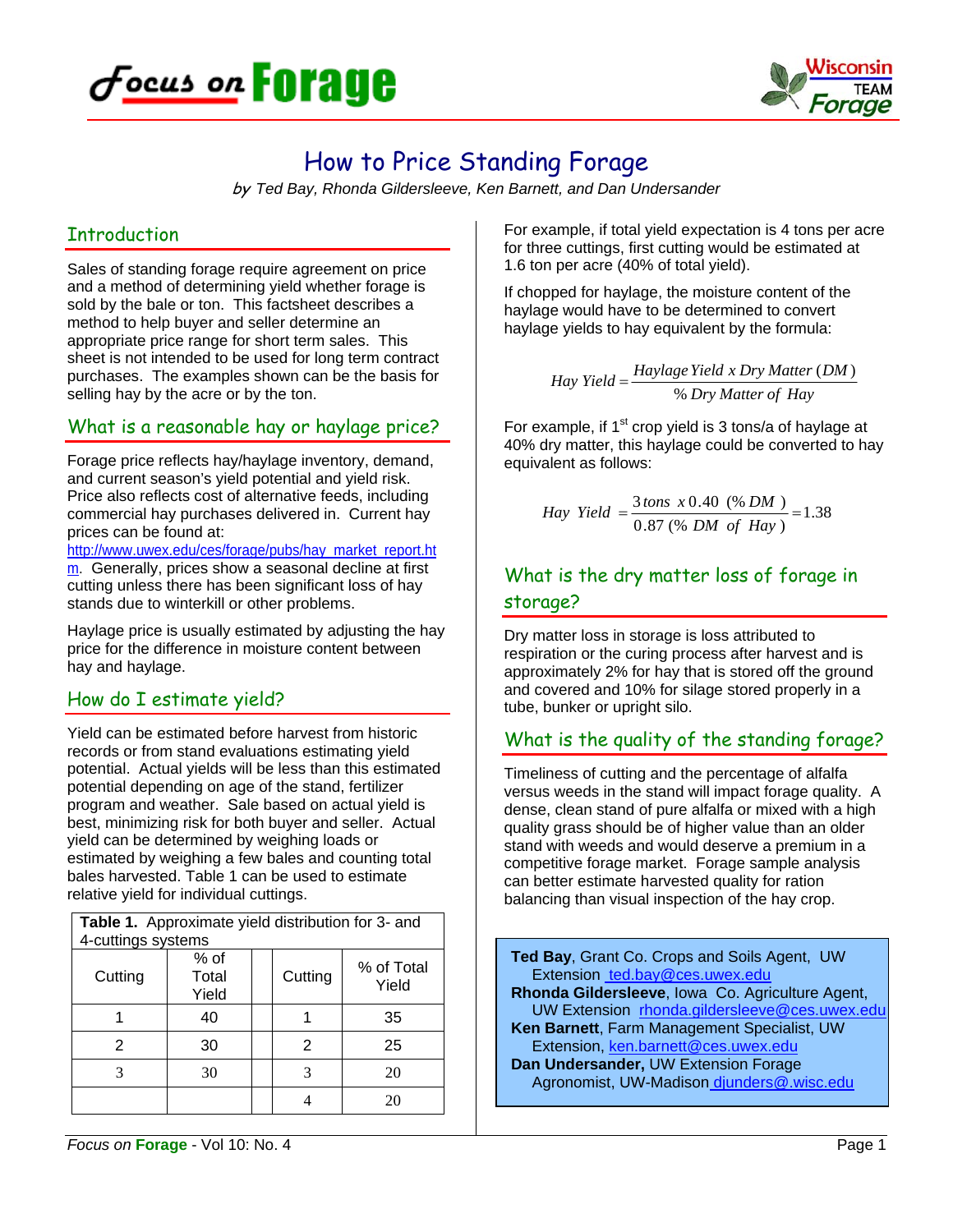## What are harvest costs of standing forage?

| Approximate harvesting costs (\$/cutting)<br>(labor \$12.00/hr., 3 cuttings, 4 to 4.5 ton hay/acre) |              |  |                     |              |
|-----------------------------------------------------------------------------------------------------|--------------|--|---------------------|--------------|
| Cut/Cond                                                                                            | \$13.00/acre |  | Hauling             | \$8.00/ton   |
| Raking                                                                                              | \$13.00/acre |  | Chop, haul,<br>fill | \$48.00/acre |
| <b>Baling</b>                                                                                       | \$25-30/ton  |  | Wrapping            | \$6-7/bale   |

Harvesting costs are factored into the stand value when the seller does the harvesting, or should be a consideration when calculating forage value when a buyer harvests the forage. If forage needs to be transported some distance, hauling costs should also be factored into harvesting costs.

For contracts over an entire season, agreement may also be needed for other costs, such as insecticide or fertilizer applications.

Price determination can start with calculating the minimum price a seller would want to receive and the maximum price a buyer would be willing to pay. The first example is three cuttings sold to a buyer who also harvests the forage (total 3-cut yield estimated at 4 tons per acre).

## What is the fertilizer cost associated with standing forage?

Fertilizer prices have soared in spring 2008. Before a seller makes a contract with a buyer, make sure that the fertilizer costs per acre are known. Otherwise, the seller may not be charging enough to cover the annual costs for the established alfalfa stand. At current fertilizer prices, each ton of hay removes about \$45 to \$50 worth of nutrients.

## What is the seller's minimum price?

| Seller's Minimum Price (annual costs in \$ per acre): |                                       |          |
|-------------------------------------------------------|---------------------------------------|----------|
|                                                       | Land charge                           | 72.00    |
|                                                       | Taxes & Insurance                     | 5.00     |
|                                                       | Stand establishment (seed, lime)      | 45.00    |
|                                                       | Maintaining stand (fertilizer)        | 190.00   |
|                                                       | Total Annual Cost of Established Alf. | \$312.00 |

Note that land charge is less than a full season rental rate because these arrangements are assumed to be after normal planting season.

## What is the buyer's maximum price?

**Buyer's Maximum Price** (est. 4 tons per acre yield) Market value of hay  $4$  tons x \$120 per ton = \$480 Subtracting harvesting expenses, risk and storage loss:

| Breakeven cost for standing<br>hav/acre | \$186.61 |
|-----------------------------------------|----------|
| Dry matter loss (2% for hay value)      | 9.57     |
| Weather risk (15% of hay value          | 71.82    |
| Cut, rake, bale, haul (3 cuttings)      | 212.00   |
|                                         |          |

## Finalizing the transaction

Both buyer and seller would like to gain in this transaction. In this example, however, the seller's annual cost is \$312 per acre is higher than the breakeven price per acre for the buyer of \$186 per acre.

The final sale value could be based on actual measured yield. With expected yield of 4 tons per acre, the seller has a minimum \$78.00 per ton price and the buyer a maximum \$46.65 per ton value. Total harvest expense is approximately \$73 per ton.

If only one cutting is involved buyer and seller can use the examples in the following tables to calculate value with information from above tables.

#### **Seller's expected minimum value for first cutting, based on total annual cost determined in the first example:**

| <b>Land Cost</b>                                     | \$72.00 per acre x     | \$28.80 |
|------------------------------------------------------|------------------------|---------|
|                                                      | 0.40                   |         |
| Taxes & Insurance                                    | \$5.00 per acre x 0.40 | 2.00    |
| Stand establishment                                  | \$45.00 per acre x     | 18.00   |
|                                                      | 0.40                   |         |
| Maintaining stand                                    | \$190.00 per acre x    | 76.00   |
|                                                      | 0.40                   |         |
| Total annual cost of est. hay (1 <sup>st</sup> crop) | \$124.80               |         |

**Buyer's maximum or breakeven price paid for silage would be calculated on a hay equivalent basis as follows:**  Market value of hay  $\mid$  1.6 ton x \$120 per

| Breakeven price for standing (1 <sup>st</sup> crop) | \$70.05                    |          |
|-----------------------------------------------------|----------------------------|----------|
| Dry matter loss                                     | (10 % for silage<br>value) | 19.15    |
| Weather risk                                        | (15% of hay value)         | 28.80    |
| Cut, chop, haul, fill                               |                            | 74.00    |
| Market value of hay                                 | 1.6 ton x \$120 per<br>ton | \$192.00 |